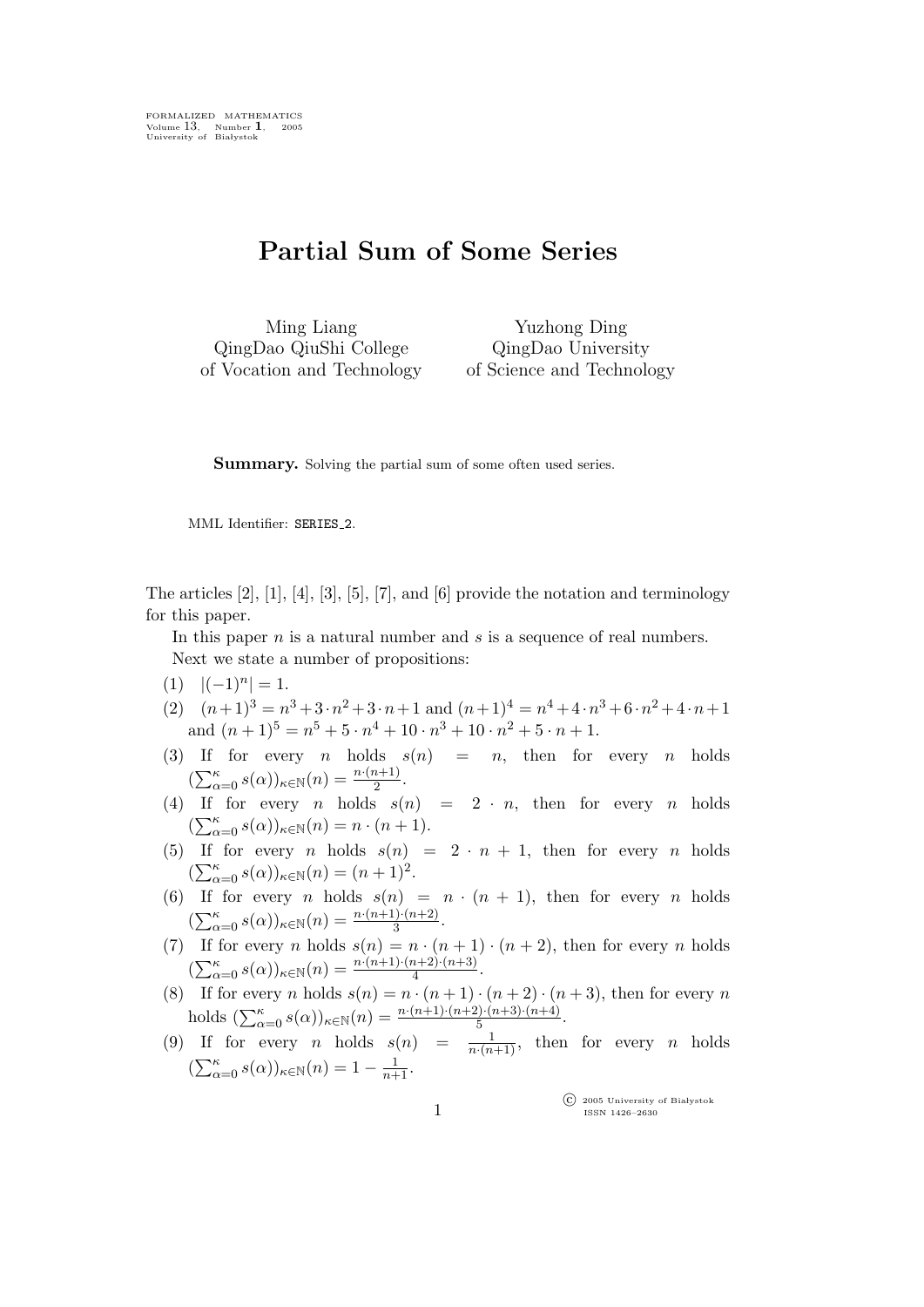## 2 ming liang and yuzhong ding

- (10) If for every *n* holds  $s(n) = \frac{1}{n \cdot (n+1) \cdot (n+2)}$ , then for every *n* holds  $(\sum_{\alpha=0}^{\kappa} s(\alpha))_{\kappa \in \mathbb{N}}(n) = \frac{1}{4} - \frac{1}{2(n+1)(n+2)}.$
- (11) If for every *n* holds  $s(n) = \frac{1}{n \cdot (n+1) \cdot (n+2) \cdot (n+3)}$ , then for every *n* holds  $(\sum_{\alpha=0}^{\kappa} s(\alpha))_{\kappa \in \mathbb{N}}(n) = \frac{1}{18} - \frac{1}{3(n+1)\cdot(n+2)\cdot(n+3)}.$
- (12) If for every *n* holds  $s(n) = n^2$ , then for every *n* holds  $(\sum_{\alpha=0}^{\kappa} s(\alpha))_{\kappa \in \mathbb{N}} (n) = \frac{n \cdot (n+1) \cdot (2 \cdot n + 1)}{6}.$
- (13) If for every *n* holds  $s(n) = (-1)^{n+1} \cdot n^2$ , then for every *n* holds  $(\sum_{\alpha=0}^{\kappa} s(\alpha))_{\kappa \in \mathbb{N}} (n) = \frac{(-1)^{n+1} \cdot n \cdot (n+1)}{2}$  $\frac{n(n+1)}{2}$ .
- (14) If for every n such that  $n \ge 1$  holds  $s(n) = (2 \cdot n 1)^2$  and  $s(0) = 0$ , then for every *n* such that  $n \geq 1$  holds  $(\sum_{\alpha=0}^{\kappa} s(\alpha))_{\kappa \in \mathbb{N}}(n) = \frac{n \cdot (4 \cdot n^2 - 1)}{3}$  $\frac{n-1}{3}$ .
- (15) If for every *n* holds  $s(n) = n^3$ , then for every *n* holds  $(\sum_{\alpha=0}^{\kappa} s(\alpha))_{\kappa \in \mathbb{N}}(n) = \frac{n^2 \cdot (n+1)^2}{4}$  $\frac{i+1j}{4}$ .
- (16) If for every n such that  $n \ge 1$  holds  $s(n) = (2 \cdot n 1)^3$  and  $s(0) = 0$ , then for every *n* such that  $n \ge 1$  holds  $(\sum_{\alpha=0}^{\kappa} s(\alpha))_{\kappa \in \mathbb{N}} (n) = n^2 \cdot (2 \cdot n^2 - 1)$ .
- (17) If for every *n* holds  $s(n) = n^4$ , then for every *n* holds  $(\sum_{\alpha=0}^{\kappa} s(\alpha))_{\kappa \in \mathbb{N}}(n) = \frac{n \cdot (n+1) \cdot (2 \cdot n+1) \cdot ((3 \cdot n^2 + 3 \cdot n) - 1)}{30}.$
- (18) If for every *n* holds  $s(n) = (-1)^{n+1} \cdot n^4$ , then for every *n* holds  $(\sum_{\alpha=0}^{\kappa} s(\alpha))_{\kappa \in \mathbb{N}} (n) = \frac{(-1)^{n+1} \cdot n \cdot (n+1) \cdot ((n^2+n)-1)}{2}$  $\frac{\Gamma_1\Gamma((n+n)-1)}{2}$ .
- (19) If for every *n* holds  $s(n) = n^5$ , then for every *n* holds  $(\sum_{\alpha=0}^{\kappa} s(\alpha))_{\kappa \in \mathbb{N}}(n) = \frac{n^2 \cdot (n+1)^2 \cdot ((2 \cdot n^2 + 2 \cdot n) - 1)}{12}.$
- (20) If for every *n* holds  $s(n) = n^6$ , then for every *n* holds  $(\sum_{\alpha=0}^{\kappa} s(\alpha))_{\kappa \in \mathbb{N}} (n) = \frac{n \cdot (n+1) \cdot (2 \cdot n+1) \cdot ((3 \cdot n^4 + 6 \cdot n^3) - 3 \cdot n) + 1)}{42}.$
- (21) If for every *n* holds  $s(n) = n^7$ , then for every *n* holds  $(\sum_{\alpha=0}^{\kappa} s(\alpha))_{\kappa \in \mathbb{N}}(n) = \frac{n^2 \cdot (n+1)^2 \cdot (((3 \cdot n^4 + 6 \cdot n^3) - n^2 - 4 \cdot n) + 2)}{24}.$
- (22) If for every *n* holds  $s(n) = n \cdot (n + 1)^2$ , then for every *n* holds  $(\sum_{\alpha=0}^{\kappa} s(\alpha))_{\kappa \in \mathbb{N}} (n) = \frac{n \cdot (n+1) \cdot (n+2) \cdot (3 \cdot n+5)}{12}.$
- (23) If for every *n* holds  $s(n) = n \cdot (n+1)^2 \cdot (n+2)$ , then for every *n* holds  $(\sum_{\alpha=0}^{\kappa} s(\alpha))_{\kappa \in \mathbb{N}}(n) = \frac{n \cdot (n+1) \cdot (n+2) \cdot (n+3) \cdot (2 \cdot n+3)}{10}.$
- (24) If for every *n* holds  $s(n) = n \cdot (n + 1) \cdot 2^n$ , then for every *n* holds  $(\sum_{\alpha=0}^{\kappa} s(\alpha))_{\kappa \in \mathbb{N}}(n) = 2^{n+1} \cdot ((n^2 - n) + 2) - 4.$
- (25) Suppose that for every *n* such that  $n \geq 2$  holds  $s(n) = \frac{1}{(n-1)\cdot(n+1)}$  and  $s(0) = 0$  and  $s(1) = 0$ . Let given n. If  $n \geq 2$ , then  $\left(\sum_{\alpha=0}^{\kappa} s(\alpha)\right)_{\kappa \in \mathbb{N}}(n) =$  $\frac{3}{4} - \frac{1}{2 \cdot n} - \frac{1}{2 \cdot (n+1)}$ .
- (26) If for every *n* such that  $n \ge 1$  holds  $s(n) = \frac{1}{(2\cdot n-1)\cdot(2\cdot n+1)}$  and  $s(0) = 0$ , then for every *n* such that  $n \geq 1$  holds  $\left(\sum_{\alpha=0}^{\kappa} s(\alpha)\right)_{\kappa \in \mathbb{N}}(n) = \frac{n}{2 \cdot n+1}$ .
- (27) If for every *n* such that  $n \ge 1$  holds  $s(n) = \frac{1}{(3 \cdot n 2) \cdot (3 \cdot n + 1)}$  and  $s(0) = 0$ , then for every *n* such that  $n \geq 1$  holds  $\left(\sum_{\alpha=0}^{\kappa} s(\alpha)\right)_{\kappa \in \mathbb{N}}(n) = \frac{n}{3 \cdot n+1}$ .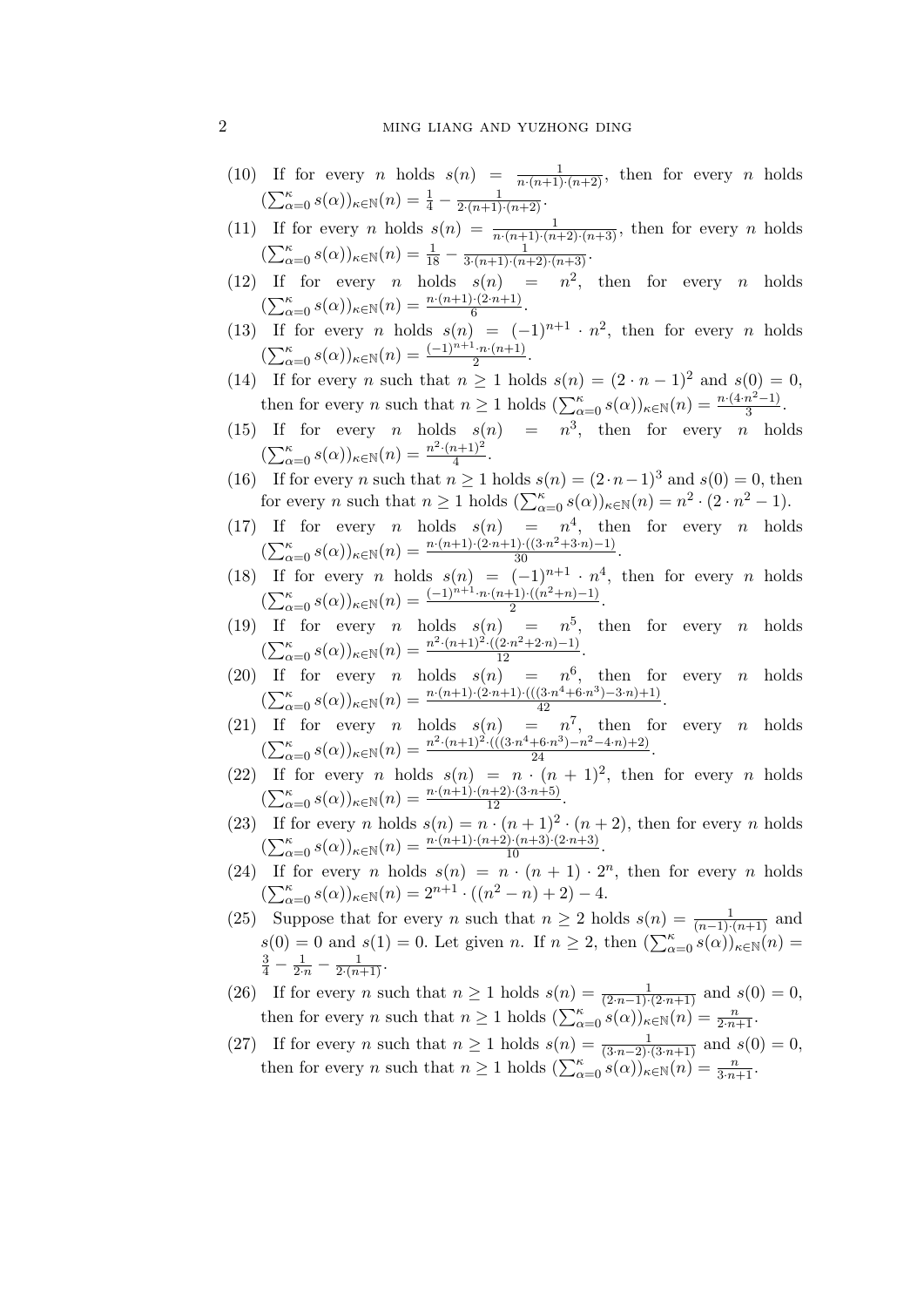- (28) Suppose that for every *n* such that  $n \geq 1$  holds  $s(n)$  $\frac{1}{(2\cdot n-1)\cdot (2\cdot n+1)\cdot (2\cdot n+3)}$  and  $s(0) = 0$ . Let given n. If  $n \geq 1$ , then  $\left(\sum_{\alpha=0}^{\kappa} s(\alpha)\right)_{\kappa \in \mathbb{N}}(n) = \frac{1}{12} - \frac{1}{4\cdot(2\cdot n+1)\cdot(2\cdot n+3)}.$
- (29) Suppose that for every n such that  $n \geq 1$  holds  $s(n)$  =  $\frac{1}{(3\cdot n-2)\cdot (3\cdot n+1)\cdot (3\cdot n+4)}$  and  $s(0) = 0$ . Let given *n*. If  $n \geq 1$ , then  $\left(\sum_{\alpha=0}^{k} s(\alpha)\right)_{\kappa \in \mathbb{N}}(n) = \frac{1}{24} - \frac{1}{6 \cdot (3 \cdot n + 1) \cdot (3 \cdot n + 4)}.$
- (30) Suppose that for every *n* such that  $n \ge 1$  holds  $s(n) = \frac{2 \cdot n 1}{n \cdot (n+1) \cdot (n+2)}$  and  $s(0) = 0$ . Let given n. If  $n \ge 1$ , then  $(\sum_{\alpha=0}^{\kappa} s(\alpha))_{\kappa \in \mathbb{N}}(n) = (\frac{3}{4} - \frac{2}{n+2}) +$  $\frac{1}{2(n+1)(n+2)}$ .
- (31) Suppose that for every *n* such that  $n \ge 1$  holds  $s(n) = \frac{n+2}{n \cdot (n+1) \cdot (n+3)}$  and  $s(0) = 0$ . Let given n. If  $n \ge 1$ , then  $(\sum_{\alpha=0}^{\kappa} s(\alpha))_{\kappa \in \mathbb{N}}(n) = \frac{29}{36} - \frac{1}{n+3} - \frac{3}{2 \cdot (n+2) \cdot (n+3)} - \frac{4}{3 \cdot (n+1) \cdot (n+2) \cdot (n+3)}$ .
- (32) If for every *n* holds  $s(n) = \frac{(n+1)\cdot 2^n}{(n+2)\cdot (n+3)}$ , then for every *n* holds  $(\sum_{\alpha=0}^{\kappa} s(\alpha))_{\kappa \in \mathbb{N}} (n) = \frac{2^{n+1}}{n+3} - \frac{1}{2}$  $rac{1}{2}$ .
- (33) Suppose that for every *n* such that  $n \ge 1$  holds  $s(n) = \frac{n^2 \cdot 4^n}{(n+1) \cdot (n+2)}$  and  $s(0) = 0$ . Let given n. If  $n \geq 1$ , then  $\left(\sum_{\alpha=0}^{\kappa} s(\alpha)\right)_{\kappa \in \mathbb{N}}(n) = \frac{2}{3} + \frac{(n-1)\cdot 4^{n+1}}{3\cdot (n+2)}$ .
- (34) If for every *n* such that  $n \ge 1$  holds  $s(n) = \frac{n+2}{n \cdot (n+1) \cdot 2^n}$  and  $s(0) = 0$ , then for every n such that  $n \geq 1$  holds  $\left(\sum_{\alpha=0}^{\kappa} s(\alpha)\right)_{\kappa \in \mathbb{N}}(n) = 1 - \frac{1}{(n+1)\cdot 2^n}$ .
- (35) Suppose that for every n such that  $n \geq 1$  holds  $s(n) = \frac{2 \cdot n + 3}{n \cdot (n+1) \cdot 3^n}$  and  $s(0) = 0$ . Let given n. If  $n \geq 1$ , then  $\left(\sum_{\alpha=0}^{\kappa} s(\alpha)\right)_{\kappa \in \mathbb{N}}(n) = 1 - \frac{1}{(n+1)\cdot 3^n}$ .
- (36) If for every *n* holds  $s(n) = \frac{(-1)^n \cdot 2^{n+1}}{(2n+1+(-1)^{n+1}) \cdot (2n+2)}$  $\frac{(-1)^{n+1}}{(2^{n+1}+(-1)^{n+1})\cdot(2^{n+2}+(-1)^{n+2})}$ , then for every n holds  $(\sum_{\alpha=0}^{\kappa} s(\alpha))_{\kappa \in \mathbb{N}}(n) = \frac{1}{3} + \frac{(-1)^{n+2}}{3 \cdot (2^{n+2} + (-1))}$  $\frac{(-1)}{3\cdot(2^{n+2}+(-1)^{n+2})}$ .
- (37) If for every n holds  $s(n) = n! \cdot n$ , then for every n such that  $n \ge 1$  holds  $(\sum_{\alpha=0}^{\kappa} s(\alpha))_{\kappa \in \mathbb{N}}(n) = (n+1)! - 1.$
- (38) If for every *n* holds  $s(n) = \frac{n}{(n+1)!}$ , then for every *n* such that  $n \ge 1$  holds  $(\sum_{\alpha=0}^{\kappa} s(\alpha))_{\kappa \in \mathbb{N}}(n) = 1 - \frac{1}{(n+1)!}.$
- (39) If for every *n* such that  $n \ge 1$  holds  $s(n) = \frac{(n^2+n)-1}{(n+2)!}$  and  $s(0) = 0$ , then for every *n* such that  $n \geq 1$  holds  $\left(\sum_{\alpha=0}^{\kappa} s(\alpha)\right)_{\kappa \in \mathbb{N}} (n) = \frac{1}{2} - \frac{n+1}{(n+2)!}$ .
- (40) If for every *n* such that  $n \ge 1$  holds  $s(n) = \frac{n \cdot 2^n}{(n+2)!}$  and  $s(0) = 0$ , then for every *n* such that  $n \geq 1$  holds  $\left(\sum_{\alpha=0}^{\kappa} s(\alpha)\right)_{\kappa \in \mathbb{N}} (n) = 1 - \frac{2^{n+1}}{(n+2)!}$ .

## **REFERENCES**

- [1] Grzegorz Bancerek. The fundamental properties of natural numbers. Formalized Mathematics,  $1(1):41-46$ , 1990.
- [2] Grzegorz Bancerek. The ordinal numbers. Formalized Mathematics, 1(1):91–96, 1990.